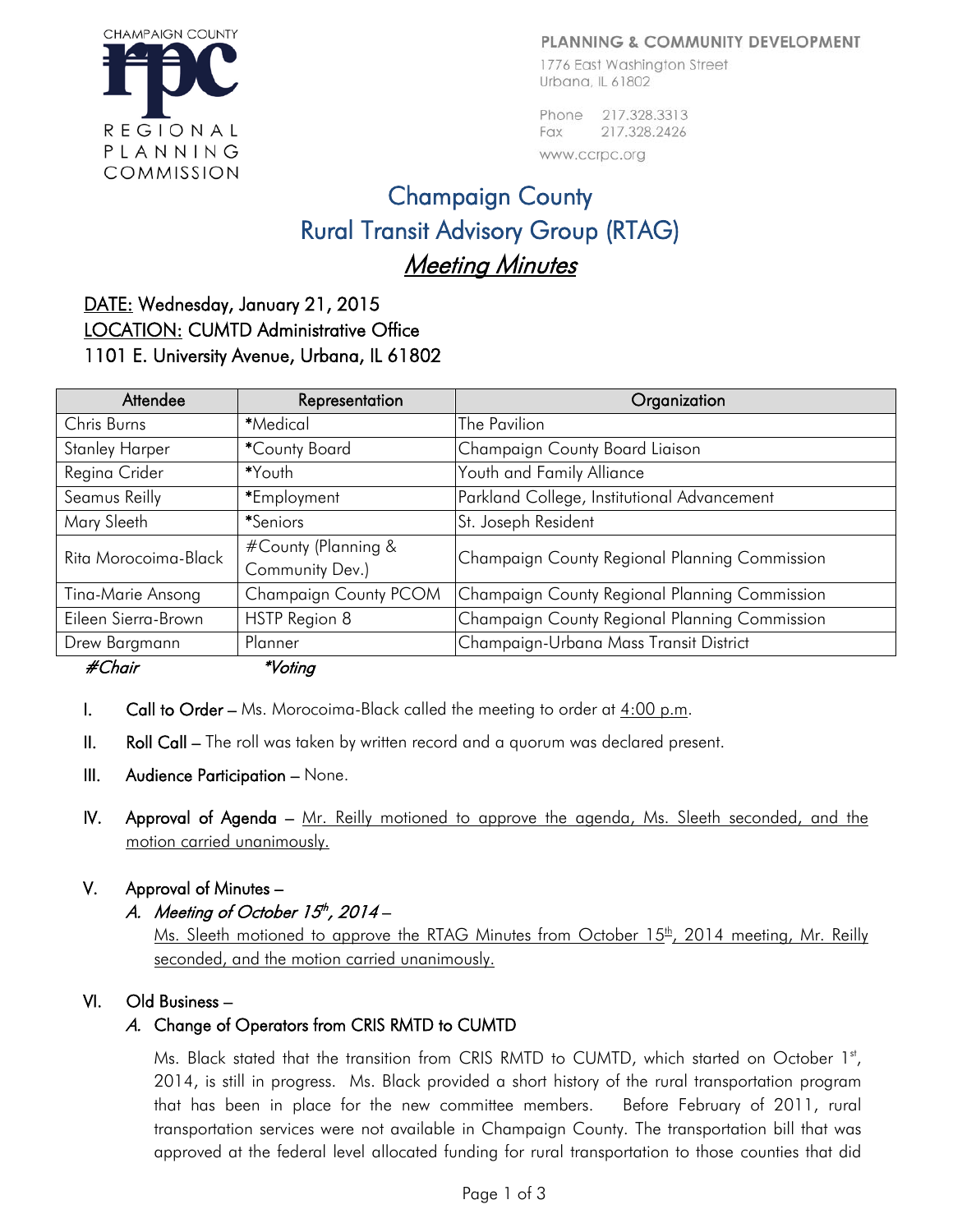not have transportation services available to them. The policy that IDOT followed at the time was to contact all the county boards that had representation of the rural areas and let them know about the availability of funding for rural transportation. There were three options available to use the funding:

- a. Don't use the money at all.
- b. Use the money if you already have a service in place and you continue providing the service.
- c. If you don't have any service, you must go through a process that was established by IDOT to select the provider to access the funding. This process is called the ICTT Primer Process which lasts about three years.

Ms. Black continued her explanation about how CRIS became the service provider for Champaign County. After completing the process, the funding was received and CRIS started providing service in rural Champaign County back in February of 2011, but only in the northeast part of the county. At the time, surveys were completed and it was determined that the northeast part of the county indicated the highest need for transportation services. Two years later the service was extended to the whole county. CRIS provided the service from February 15, 2011 until September 30, 2014. In early 2014, CRIS notified RTAG that they would no longer be able to provide service in Champaign County. At that time, CUMTD became the new rural transportation service. There are still issues with IDOT that still need to be resolved regarding the transition and the local match for the service that was provided in the past.

#### VII. New Business

- A. Champaign County FY15  $2^{nd}$  Quarter Service Report Ms. Ansong referred the group to the Champaign County FY15 2<sup>nd</sup> Quarter Service Report attached in their packet. Ms. Ansong indicated she will be referencing comparatives statistics to the previous quarter  $-$  FY15 1<sup>st</sup> quarter as well as the comparative quarter of the previous fiscal year – FY14 second quarter and presented the following findings to the group:
	- For the second quarter in a row, the employment trips were the  $\#1$  trip type. In the past, medical trips were the  $#1$  trip type for the service.
	- When comparing the service to the previous quarter, there were over 200 more total trips provided this quarter.
	- Daily average has increased to 6 more daily trips.
	- CUMTD is providing more trips with less mileage and hours, which shows that the efficiency has improved.
	- Mileage and hours differential The current quarter was due to one of the vehicles having been in an accident and temporarily out of service.
	- When comparing to FY14 second quarter, approximately 2,078 more trips were provided the second quarter FY15. The daily average increased by 32 each day.
	- Trip denials 189 fewer trips were denied this quarter over FY14 second quarter.
	- Mileage and hours were less indicating the efficiency was greater.